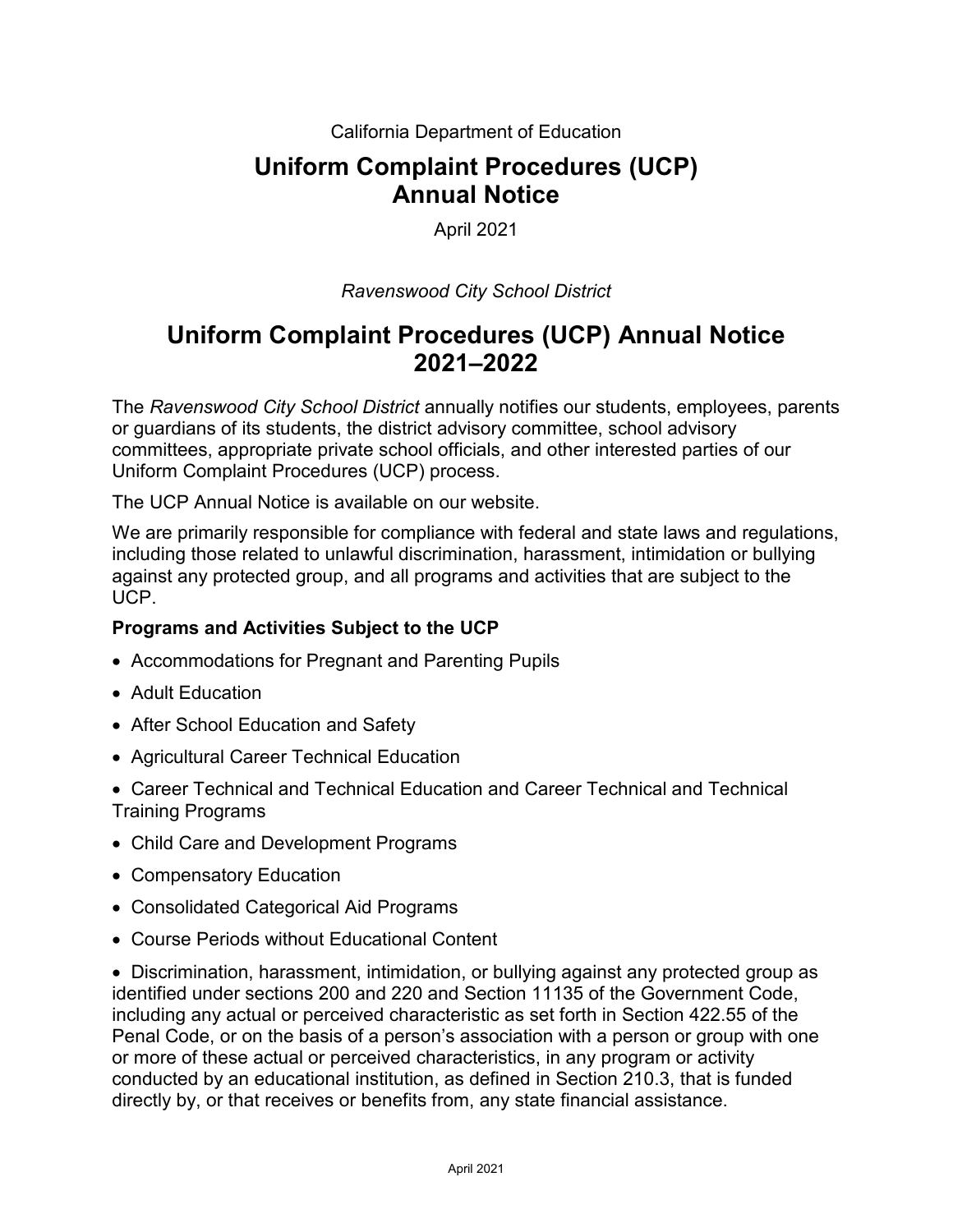• Educational and graduation requirements for pupils in foster care, pupils who are homeless, pupils from military families and pupils formerly in Juvenile Court now enrolled in a school district

- Every Student Succeeds Act
- Local Control and Accountability Plans (LCAP)
- Migrant Education
- Physical Education Instructional Minutes
- Pupil Fees
- Reasonable Accommodations to a Lactating Pupil
- Regional Occupational Centers and Programs
- School Plans for Student Achievement
- School Safety Plans
- Schoolsite Councils
- State Preschool
- State Preschool Health and Safety Issues in LEAs Exempt from Licensing

And any other state or federal educational program the State Superintendent of Public Instruction (SSPI) of the California Department of Education (CDE) or designee deems appropriate.

## **Filing a UCP Complaint**

A UCP complaint shall be filed no later than one year from the date the alleged violation occurred.

For complaints relating to Local Control and Accountability Plans (LCAP), the date of the alleged violation is the date when the reviewing authority approves the LCAP or annual update that was adopted by our agency.

A pupil enrolled in any of our public schools shall not be required to pay a pupil fee for participation in an educational activity.

A pupil fee complaint may be filed with the principal of a school or our superintendent or their designee.

A pupil fee or LCAP complaint may be filed anonymously, that is, without an identifying signature, if the complainant provides evidence or information leading to evidence to support an allegation of noncompliance.

#### **Responsibilities of the** *Ravenswood City School District*

We shall post a standardized notice, in addition to this notice, with educational and graduation requirements for pupils in foster care, pupils who are homeless, pupils from military families and pupils formerly in Juvenile Court now enrolled in a school district.